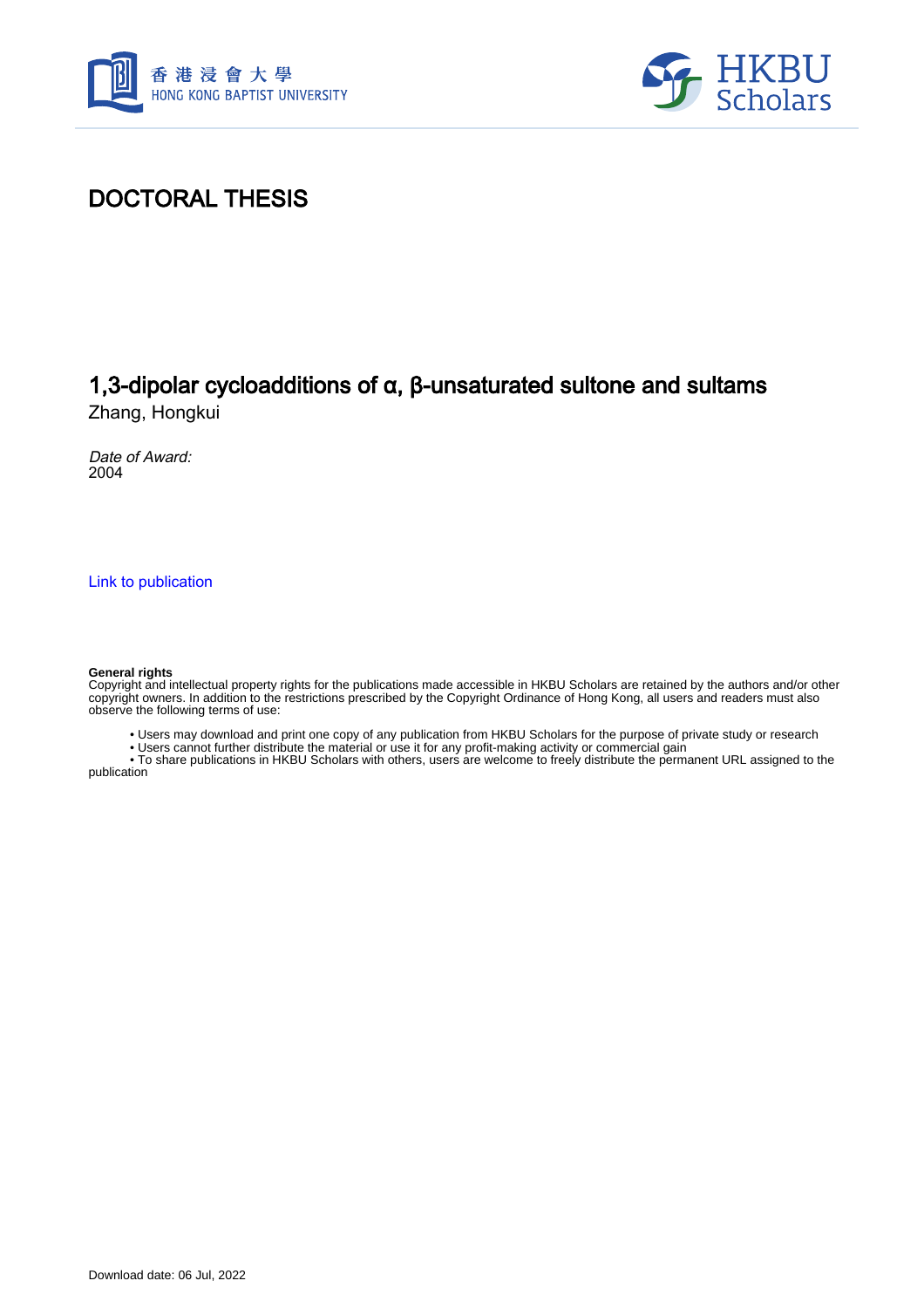# **1,3-Dipolar Cycloadditions of a,ß-Unsaturated Sultone and Sultams**

 **ZHANG Hongkui**

### **A thesis submitted in partial fulfillment of the requirements**

 **for the degree of**

 **Doctor of Philosophy**

**Principal Supervisor: Prof. CHAN Wing Hong**

**Hong Kong Baptist University**

**April 2004**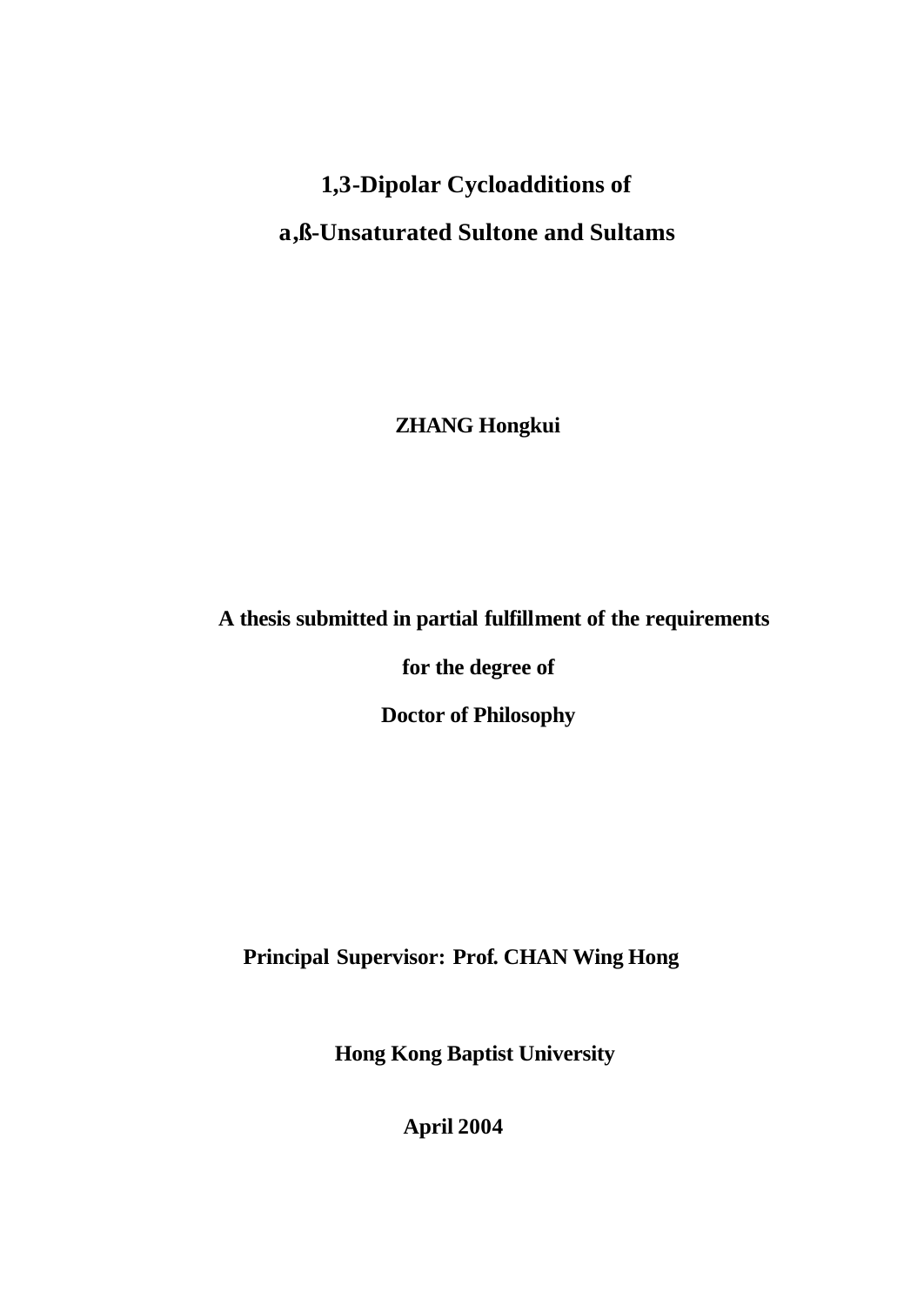#### **Abstract**

The use of 1-propene-1,3-sultone (**2-1**) as a new dipolarophile in 1,3-dipolar cycloaddition reaction was explored. Achiral nitrones reacted smoothly with **2-1** in refluxing toluene for 12-24 h to give bicyclic isoxazolidines **2-10a-g** with high chemical yields and remarkably high degree of regio- and *endo*-selectivity. The corresponding asymmetric 1,3-dipolar cycloaddition reaction of chiral nitrones with **2-1** have also been examined. Chiral nitrones **2-11a-e** underwent the 1,3-dipolar cycloaddition reaction with **2-1** in toluene at 90 °C for 24-36 h, giving adducts with high diastereoselectivity up to 5.1:1.

A number of nitrile oxides (**3-9a-f**) were *in situ* generated by Huisgen's method and their subsequent cycloaddition with **2-1** in toluene at room temperature for 12 –24 h to afford bicyclic 2-isoxazolines in high isolated yields with complete regio- and *endo*-selectivities. Also, the asymmetric version of the cycloaddition between chiral nitrile oxides and **2-1** were studied. The clean reaction gave 50 % yield of the optically active adduct with diastereomeric ratio of 1.5:1.

To further explore the chemistry of the 1,3-dipolar cycloaddition reaction, the scope of the asymmetric reaction of chiral unsaturated sultam **4-4** with nitrile oxides **4-6a-e** and nitrones **4-13a-d** was investigated. In most of the cases, irrespective of the nature of the dipoles, only very marginal diastereoselectivity was observed for the 1,3-dipolar cycloaddition reaction. In contrast, using double asymmetric induction strategy, the cycloaddition products from sultam **4-4** and chiral nitrone **4-13d** was obtained in the best diastereoselectivity ratio of 7.1:1.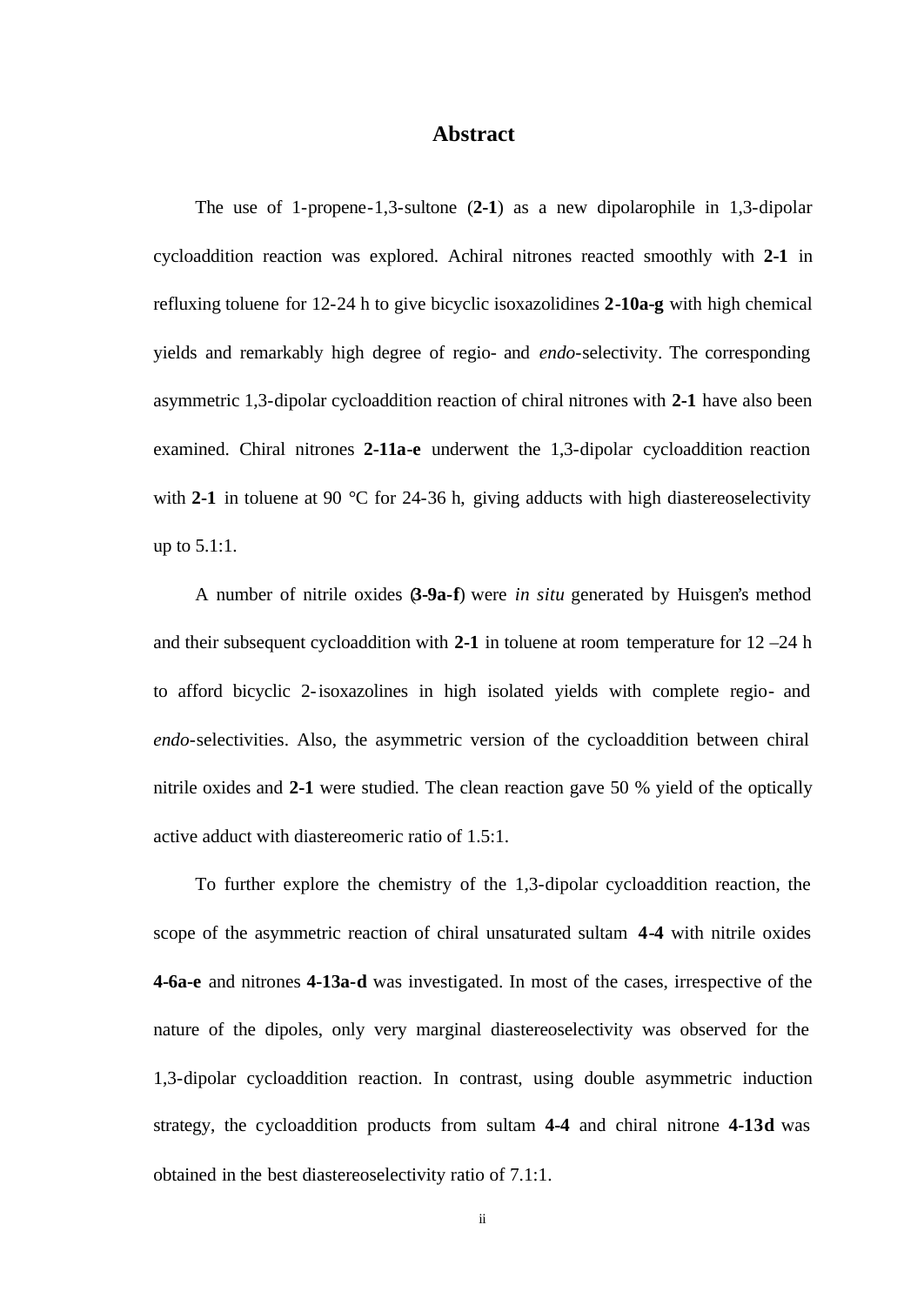To prepare useful synthetic materials, further transformations of the cycloadducts were undertaken. The reductive N-O bond cleavage on the isoxazolidine derivatives **5-1a-g** under atmospheric pressure at room temperature with Raney nickel provided the corresponding 1,3-amino alcohols **5-2a-g** in about 80 % yield. More efficient preparation of the ring-opening products with 90 % yield and 100% conversion was achieved when hydrogenation was carried out under a pressure of 40 psi in the presence of triethylamine. On the other hand, to follow the established four-step protocol, cycloadducts from the 1,3-dipolar cycloaddition reaction were converted into a series of chiral bicyclic sultams **5-6** and **5-7**, which were used as new chiral auxiliaries. *N*-Enoyl sultams **5-10** and **5-11** were prepared *via N*-acryloylation of the sultams, and their asymmetric Diels-Alder reactions were studied. The *N*-enoyl bicylic sultams underwent smooth reactions with excess cyclopentadiene in the presence of TiCl to afford cycloadducts with excellent chemical yields and very high diastereoselectivity. The effects of Lewis acids, reaction temperature and the structures of bicyclic sultams on the cycloaddition were examined. There was no significant difference between TiCl and SnCl4 in their catalytic properties to promote the reaction. Increasing the reaction temperature from  $-78$  °C to  $-50$  °C, *N*-enoyl sultams reacted in a faster rate with cyclopentadiene but at the expense of the diastereoselectivity. Regarding to the chiral induction ability, chiral auxiliaries **5-7** containing isoxazolidine moiety are superior to those of the isoxazoline derivatives **5-6**. *N*-Crotonyl sultams exhibited higher asymmetric induction than *N*-acryloyl derivatives for both isoxazolidine and isoxazoline chiral auxiliaries. Reasonable transition states have been proposed for explaining the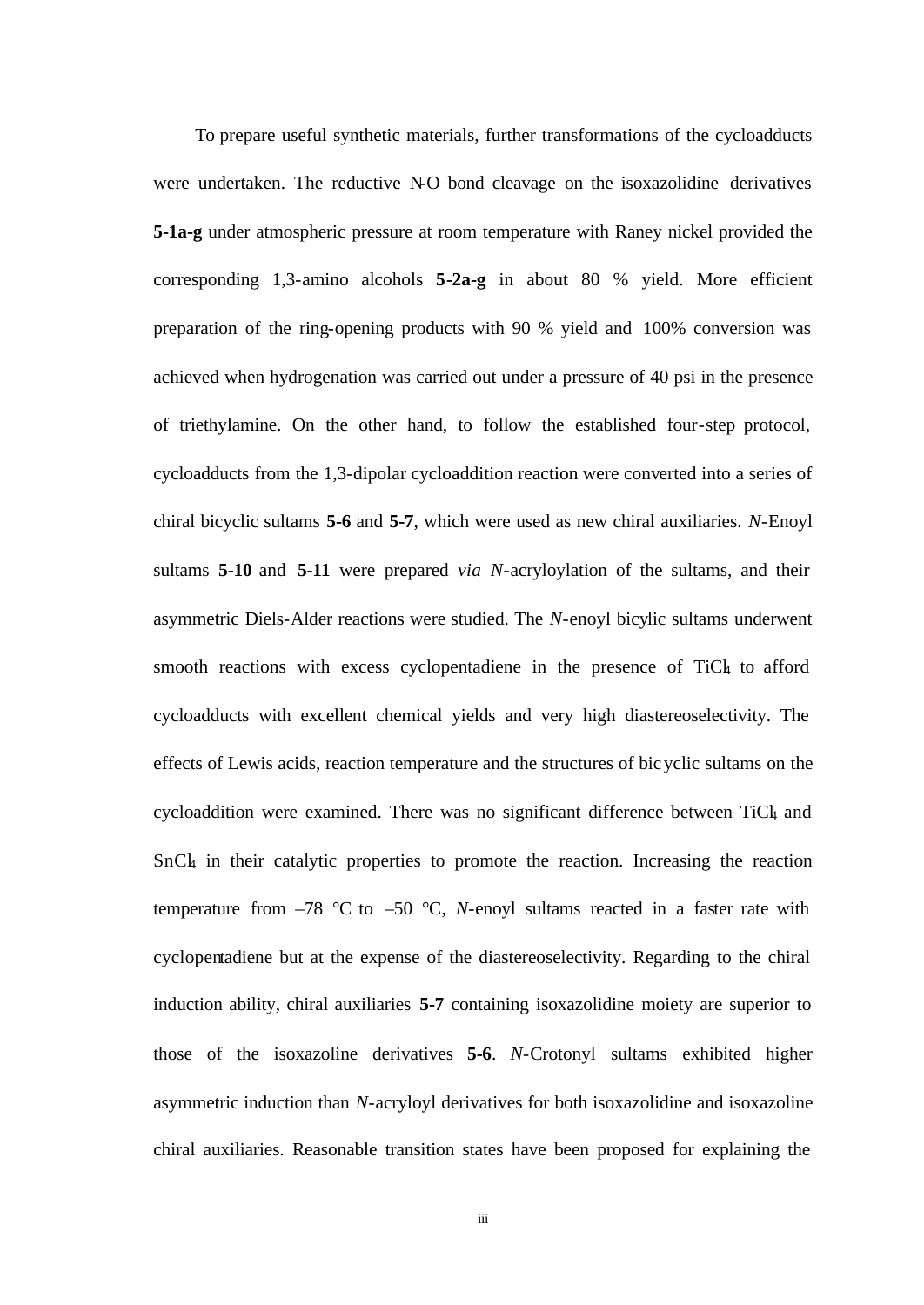stereochemical outcome of the reaction.

Finally, some multifunctional isoxazolidine derivatives were used for the design of fluorescent sensors for metal ion determination. Adduct **5-1e** possessing a pyrenyl group has been developed as a new fluorescent sensor for detecting  $Ag<sup>+</sup>$  with remarkable high selectivity and sensitivity.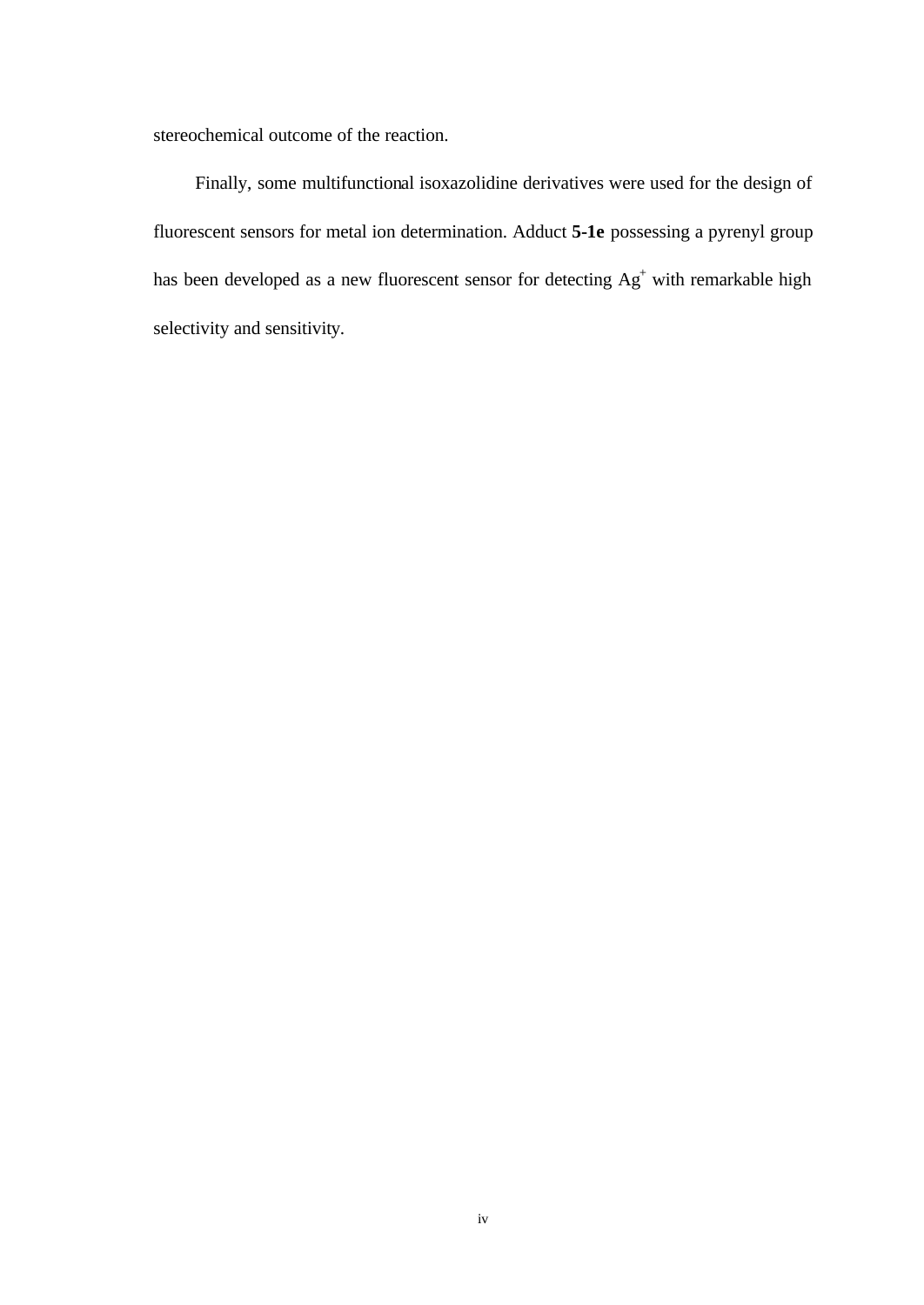### **Table of Contents**

| Declaration                  | $\mathbf{1}$        |
|------------------------------|---------------------|
| Abstract                     | $\ddot{\mathbf{i}}$ |
| Acknowledgements             | V                   |
| Table of Contents            | V1                  |
| List of Tables               | X                   |
| List of Figures              | xi                  |
| <b>List of Abbreviations</b> | xiii                |

| Chapter 1 1,3-Dipolar Cycloaddition Reactions between Nitrones/Nitrile |                                                                         |              |  |  |
|------------------------------------------------------------------------|-------------------------------------------------------------------------|--------------|--|--|
|                                                                        | <b>Oxides with Alkenes</b>                                              | $\mathbf{1}$ |  |  |
|                                                                        | 1.1 Nitrones/Nitrile Oxides with Alkenes                                | $\mathbf{1}$ |  |  |
| 1.2                                                                    | 1,3-Dipolar Cycloadditions Reaction between Nitrones with Alkenes       | 5            |  |  |
| 1.3                                                                    | 1,3-Dipolar Cycloadditions Reaction between Nitrile Oxides with Alkenes | 14           |  |  |
| 1.4                                                                    | 1,3-Dipolar Cycloadditions Reactions of a, ß-Unsaturated Sultones       |              |  |  |
|                                                                        | and Sultams                                                             | 21           |  |  |
| 1.5                                                                    | References                                                              | 24           |  |  |
| Chapter 2 1,3-Dipolar Cycloaddition Reactions of Nitrones with         |                                                                         |              |  |  |
|                                                                        | 1-Propene -1,3-sultone                                                  | 28           |  |  |
| 2.1                                                                    | Introdution                                                             | 28           |  |  |
|                                                                        | 2.2 Preparation of 1,3-Propene-1,3-sultone                              | 31           |  |  |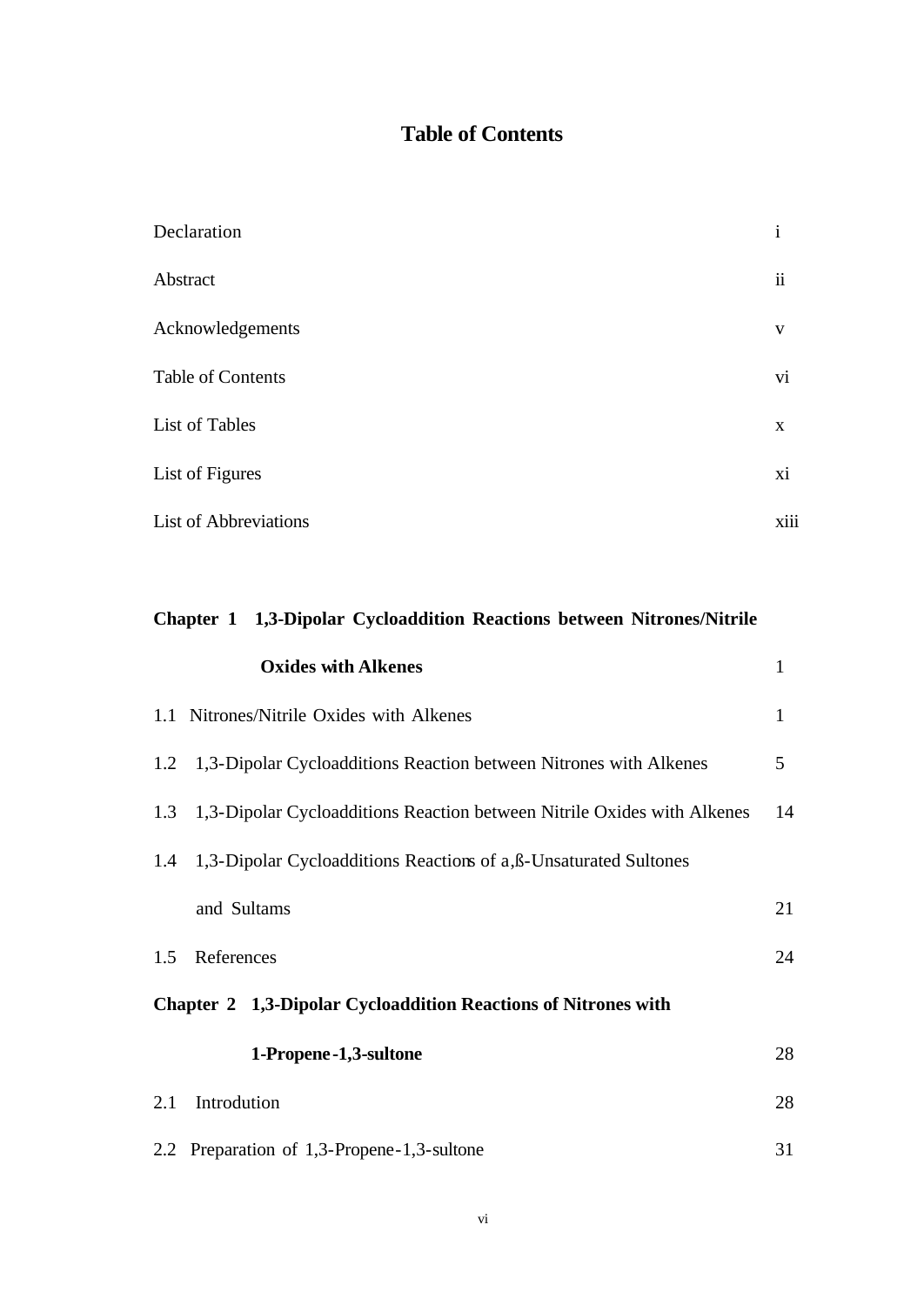| 2.3   | Preparation of Nitrones                                                 | 32 |  |  |  |
|-------|-------------------------------------------------------------------------|----|--|--|--|
| 2.4   | 1,3-Dipolar Cycloaddition Reactions of Nitrone with                     |    |  |  |  |
|       | 1-Propene-1,3-sultone                                                   | 35 |  |  |  |
| 2.5   | Asymmetric 1,3-Dipolar Cycloaddition Reactions of Chiral Nitrones       |    |  |  |  |
|       | with 1-Propene-1,3-sultone                                              | 41 |  |  |  |
| 2.6   | Experimental                                                            | 52 |  |  |  |
|       | 2.6.1 General Procedure for the Preparation of Isoxazolidines 2-10a-g   | 52 |  |  |  |
|       | 2.6.2 General Procedure for the Asymmetric Cycloaddition Reactions      | 58 |  |  |  |
| 2.7   | References                                                              | 66 |  |  |  |
|       | Chapter 3 1,3-Dipolar Cycloaddition Reactions of Nitrile Oxides with    |    |  |  |  |
|       | 1-Propene-1,3-sultone                                                   | 69 |  |  |  |
| 3.1   | Introdution                                                             | 69 |  |  |  |
| 3.2   | 1,3-Dipolar Cycloaddition Reactions of Nitrile Oxides with              |    |  |  |  |
|       | 1-Propene-1,3-sultone                                                   | 70 |  |  |  |
| 3.3   | Asymmetric 1,3-Dipolar Cycloaddition Reactions of Chiral Nitrile Oxides |    |  |  |  |
|       | with 1-Propene-1,3-sultone                                              | 80 |  |  |  |
| 3.4   | Experimental                                                            | 83 |  |  |  |
|       | 3.4.1 General Procedure for the Preparation of 2-Isoxazolines 3-10a-f   | 83 |  |  |  |
| 3.4.2 | Asymmetric 1,3-Dipolar Cycloaddition Reaction of Chiral Nitrile Oxide   |    |  |  |  |
|       | with 1-Propene-1,3-sultone                                              | 86 |  |  |  |
|       |                                                                         |    |  |  |  |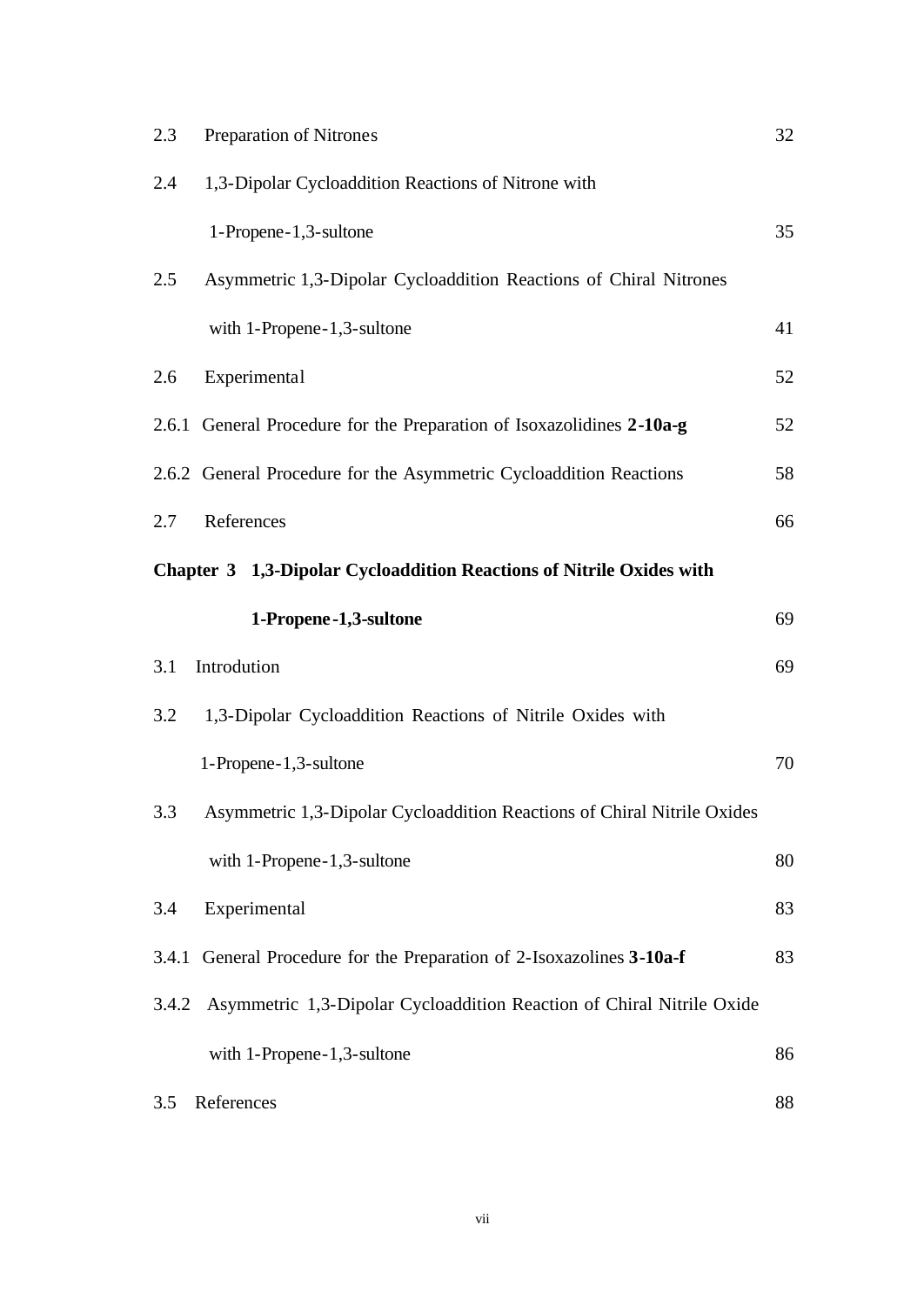|       | Chapter 4 Asymmetric 1,3-Dipolar Cycloaddition Reactions of            |     |
|-------|------------------------------------------------------------------------|-----|
|       | <b>Chiral Sultams with Nitrones/Nitrile Oxides</b>                     | 90  |
| 4.1   | Background                                                             | 90  |
| 4.2   | Preparation of Chiral Propene Sultams                                  | 91  |
| 4.3   | Asymmetric 1,3-Dipolar Cycloaddition Reactions of Nitrile Oxides       |     |
|       | <b>With Chiral Sultams</b>                                             | 92  |
| 4.4   | Asymmetric 1,3-Dipolar Cycloaddition Reactions of Nitrones with Chiral |     |
|       | Sultam                                                                 | 97  |
| 4.5   | Experimental                                                           | 102 |
|       | 4.5.1 General procedure for the Asymmetric 1,3-Dipolar Cycloaddition   |     |
|       | Reactions of Nitrile Oxides with Chiral Propene sultams                | 102 |
|       | 4.5.2 General procedure for the Asymmetric 1,3-Dipolar Cycloaddition   |     |
|       | Reactions of Nitrones with Chiral Propene sultams                      | 112 |
| 4.6   | References                                                             | 115 |
|       | <b>Chapter 5 Transformations of 1,3-Dipolar Cycloaddition Adducts</b>  |     |
|       | to Other Useful Materials                                              | 117 |
| 5.1   | Introduction                                                           | 117 |
| 5.2   | Synthesis of 1,3-Hydroxyl Amines via Reductive Ring-Opening            |     |
|       | of Isoxazolines                                                        | 119 |
| 5.3   | Syntheses of New Bicyclic Sultams and Their Uses as Chiral Auxiliaries |     |
|       | in Asymmetric Diels-Alder Reactions                                    | 125 |
| 5.3.1 | Preparation of Chiral Bicyclic Sultams                                 | 128 |